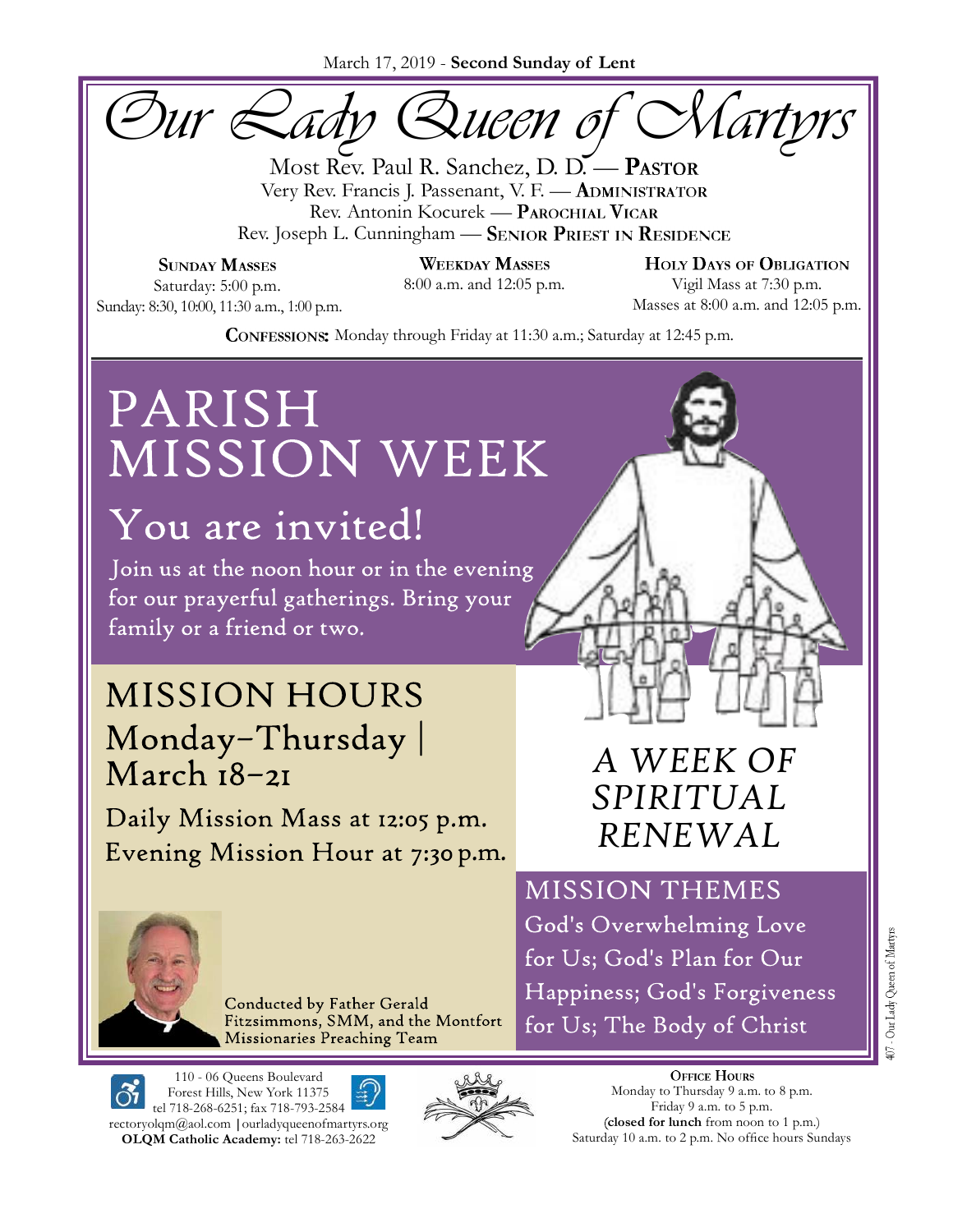### **Masses for the Week**

*Saturday, March 16* **8 a.m.** Jan Wines **12:05 p.m***.* Assil Cassis **5 p.m***.* Resia and Clarisse Craft

*Sunday, March 17* **a.m. Family Mass celebrated for the parishioners of Our Lady Queen of Martyrs**

*Children's Liturgy of the Word* 

*Monday, March 18* **Saint Cyril of Jerusalem 8 a.m.** Jose Maria Rodriguez **12:05 p.m.** Angela Bertolotti

*Tuesday, March 19*

**Saint Joseph 8 a.m.** Msgr. Joseph McLaughlin **12:05 p.m***.* Msgr. Joseph McLaughlin

*Wednesday, March 20* 8 a.m. John J. Griffin **12:05 p.m***.* Giuseppina and Antonino Sciaccia

> *Thursday, March 21* **8 a.m.** Efran A. Fule **12:05 p.m***.* In Thanksgiving

*Friday, March 22* **8 a.m.** Frank Fischl [living] **12:05 p.m***.* Anna Kapanac

*Saturday, March 23* **St. Turibius of Mogrovejo 7:30 a.m. Pro-Life Mass** Peg and Ed McDonald **12:05 p.m***.* Atallah Cassis **5 p.m***.* Frances Yodice

Please refrain from leaving owers in the church and on the altar during these 40 days of Lent.

### **Remember Our Sick**

Blanche Aeppli, Svetiana Abramova, Mark Bradley, Luis Fernando Cardenas, Augustine Cisneros, Dr. Robert Cospito, Irene Cucurella, Tracy Cuva, Norman Doucette, Baby Luka Dudashvili, Lidia Flores, Anne Gorin, Alice Fromer, Gaye Fruscione, Pat Gmerek, Alex Guttierez, Ann Harding, Sean Harrison, Robert Heyer, Henry Johnson, Lynne Keeley, Jacqueline Lisandrelli, Liz Maryon, Artur Mavashev, Louie Mavashev, Marina Mavashev, Veronica Nissan, Richard O'Keeffe, Grace Plank, Maureen Piatt, Nancy Piotrowski, Veronica Pulanski, Nora Radocea, Scott Salbo, Scaturro family, Gail Whelan, Brittany Zaita—**and all parishioners currently in nursing**  homes, hospitals or confined to their homes

### **Main Events of the Week**

*Sunday, March 17 Happy St. Patrick's Day*

**PARISH LENTEN MISSION BEGINS**

*Monday, March 18* **12:05 p.m.** *church:* **Parish Mission Mass 7:30 p.m.** *church:* **Evening Mission**

*Tuesday, March 19* **12:05 p.m.** *church:* **Parish Mission Mass Close of St. Joseph Novena during Mass**

**7:30 p.m.** *church:* **Evening Mission**

*Wednesday, March 20* **12:05 p.m.** *church:* **Parish Mission Mass**

**After 12:05 p.m. Mass***, church:* **St. Pio Prayer Group**

**Religious Education 3:45**–**5 p.m.:** *levels 1, 2, 3, and 4*  **7**–**8:15 p.m.:** *levels 5, 6, Confi rmation, FFO I*

**7:30 p.m.** *church:* **Evening Mission**

*Thursday, March 21* **10:30 a.m.,** *nursing home:*  **Forest View Nursing Home Mass**

**12:05 p.m.** *church:* **Parish Mission Mass**

**After 12:05 p.m. Mass,** *church:* **Exposition and Adoration of the Blessed Sacrament**

**7:30 p.m.** *church:* **Closing Mission Mass and Benediction**

*Friday, March 22* **7:30 p.m.,** *church:* **Stations of the Cross and Benediction**

**7:30 p.m.,** *rectory (enter through glass door off 72nd Road):* **Charismatic Prayer Group meeting**



### **Remember Our Deceased**

Gisele Bertrand Juan Sebastian Padilla Morena Guiseppa Rappa Lawren Seton-Harris Saver

Jean-Pierre Seymour Msgr. René A. Valero Frank Zaboketzky

#### **We pray for the men and women of our Armed Forces serving in the U.S. and abroad**

Eric Böhm, Sergio Borrero, Thaddeus Buenaventura, Ricardo Cantillo, Bobby DiTroia, Armando Fellin, Andrew Gonzalez, A. Jay James, William (Will) Klos, Michael Le Floch, Louis Mannino, Jean-Marc Moïse, Brian Quinn, Justin Pabse, Adam Rearick, Rodney Ross, McNeely Royal, Victoria Tissler-Bacca, Charles Torres, Jose J. Vaz, Mollie Rae Whitley, William Youssef, Phillip Whitley, Jeff Zabala. **Please pray for all who risk their lives for our safety, including police, fi re, corrections and military personnel.**

WELCOME! If a disability makes it difficult for you to fully participate at Mass or other activities of the parish, please email our **Parish Advocate for Persons with Disabilities**, Karen Mongiello, at disabilities.olqm@gmail.com, to make your special needs known.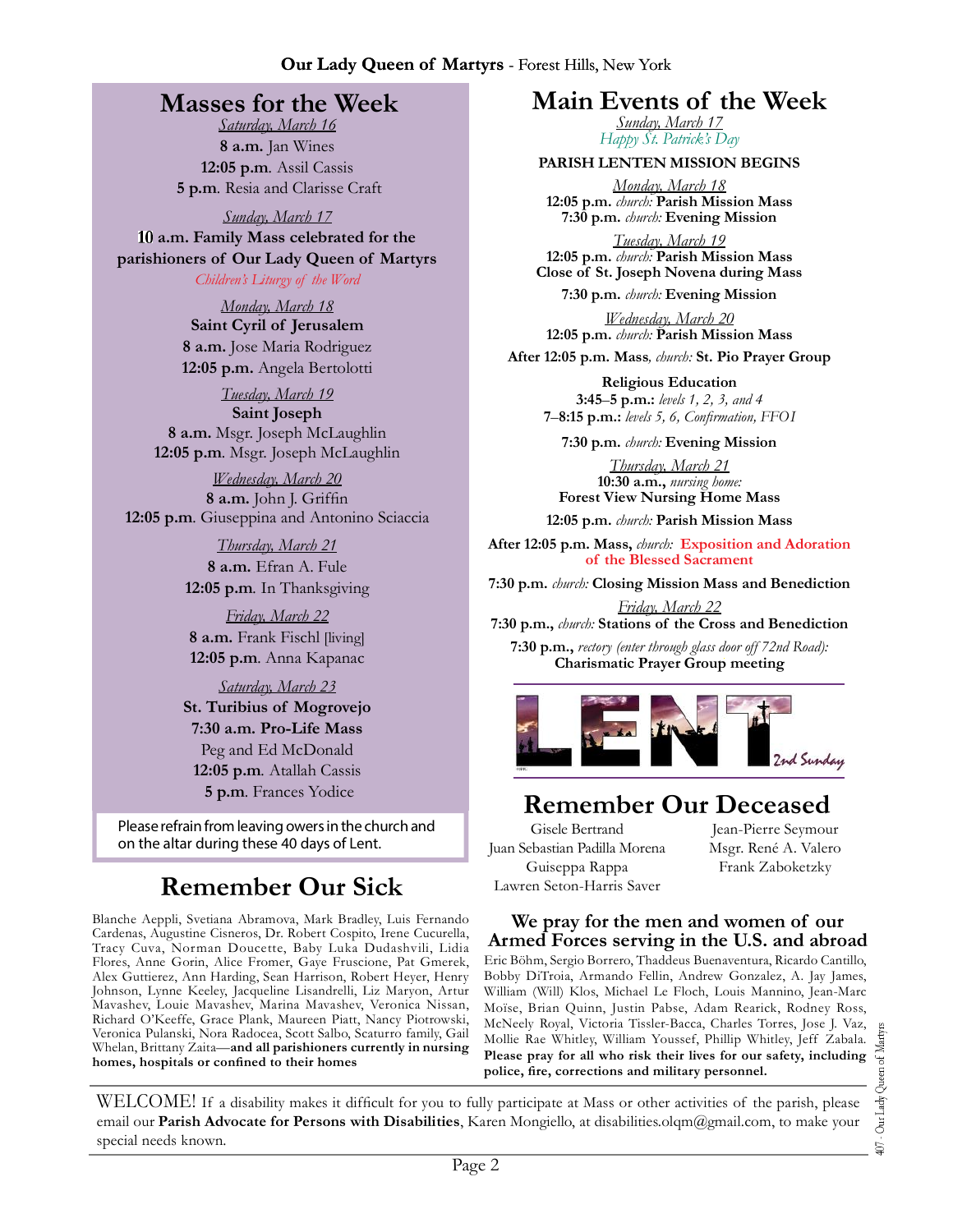### **Sunday Mass Assignments Order of Mass**

#### **SATURDAY, MARCH 16** *5 p.m.*

*Celebrant:* Father Antonin *Lectors:* Belinda Kotin, Bettyanne McDonough *Leader of Song:* Warren Harding *EMHCs:* Joseph Pollini, Yorke Mizelle, Irene Nash

### **SUNDAY, MARCH 17**

*8:30 a.m.* 

*Celebrant:* Father Antonin *Lectors:* Gina Warshaw, David Lee *Leader of Song:* Cheryl Manrique *EMHCs:* Theresa Bryant, Octavia Andrade, Ernie Foli

#### *10 a.m.*

*Celebrant:* Father Passenant *Lectors:* Celeste Zervas, Regina Faighes *Leader of Song:* Cheryl Manrique *Children's Liturgy of the Word:* Edith Kealey *EMHCs:* Therese Michael, Frank Schaefer, Lenny Rodin

#### *11:30 a.m.*

*Celebrant:* Bishop Sanchez *Lectors:* Johanna Fausto-DiDio, Anita Das *Leader of Song:* Paula Rocheleau Hernández *EMHCs:* Jonathan Rodriguez, Angela Damone, Jacqueline Lakah

### *1 p.m.*

*Celebrant:* Father Fitzsimmons *Lectors:* Joanie Molina, Al Smith *Leader of Song:* Paula Rocheleau Hernández *EMHCs:* Eddy Eng, Bettyanne McDonough

*Members of the Altar Server Society at all Sunday Masses*

**Thank you to all those who serve as ushers**

### **Parish Mission: A Time to Make Time for Christ**

Let's welcome the Montfort Missionaries and begin our Parish Mission for Lent. It's a week of reflective prayer, and everyone from the parish is asked to participate as fully as you can—the priests, deacons and lay ministers, and every individual in the pew, including the children of OLQM Catholic Academy and our Religious Education programs. Each person is essential to our parish community and is therefore essential to the wholeness of the mission and the call to gather together in prayer. In this way, we may more clearly come to know how God works in our lives through our belonging to one another. Let's take advantage of this unique time. Let's pray with our hearts, voices, our whole being.

**Second Sunday of Lent** *Cycle C—Choir Mass at 11:30 p.m.* 

**ENTRANCE** *Missal #135—*"The Glory of These Forty Days" People's Mass" (*Vermulst)*

> **FIRST READING** *Missal pg. 84—*Genesis 15:5-12, 17-18

> RESPONSORIAL PSALM-Missal pg. 84

**SECOND READING** *Missal pgs. 84-85—*Philippians 3:17–4:1

> **GOSPEL** *Missal pg. 85—*Luke 9:28b-36

> > **HOMILY**

**OFFERTORY** "I Will Lift Up Mine Eyes"*(L. Sowerby)—Choir Missal* #131<sup>*-*</sup>Transfiguration"</sup>

**COMMUNION** "Shine, Jesus, Shine" *(G. Kendrick)—Choir* Organ Meditation *Missal* #500<sup>*-*</sup>"Transfigure Us, O Lord"

**CLOSING HYMN** MISSAL #396—"Be Thou My Vision"

### **Second Collections**

›› Today's second collection will be for our Parish Youth programs.

›› Sunday, March 24, the second collection will be for winter fuel. ›› Please use the blue envelope at any time to contribute to the Parish Endowment Fund or, at our Parish Giving portal, select Blue Envelope from the pull-down menu. More at ourladyqueenofmartyrs.org/blue-envelope.

### PRO-LIFE MASS Saturday, March 23 at 7:30 a.m.

Next Saturday's morning Mass will begin a half-hour early, at 7:30 a.m., and will be followed by Exposition. Afterward, Bishop Sanchez and the Helpers of God's Precious Infants will make a prayerful rosary march to a local women's health clinic to pray for the end of abortions. We will then return to our church for Benediction.

There is more information and a schedule of monthly, local prayer vigils for the unborn at this website: www.HelpersBrooklynNY.org.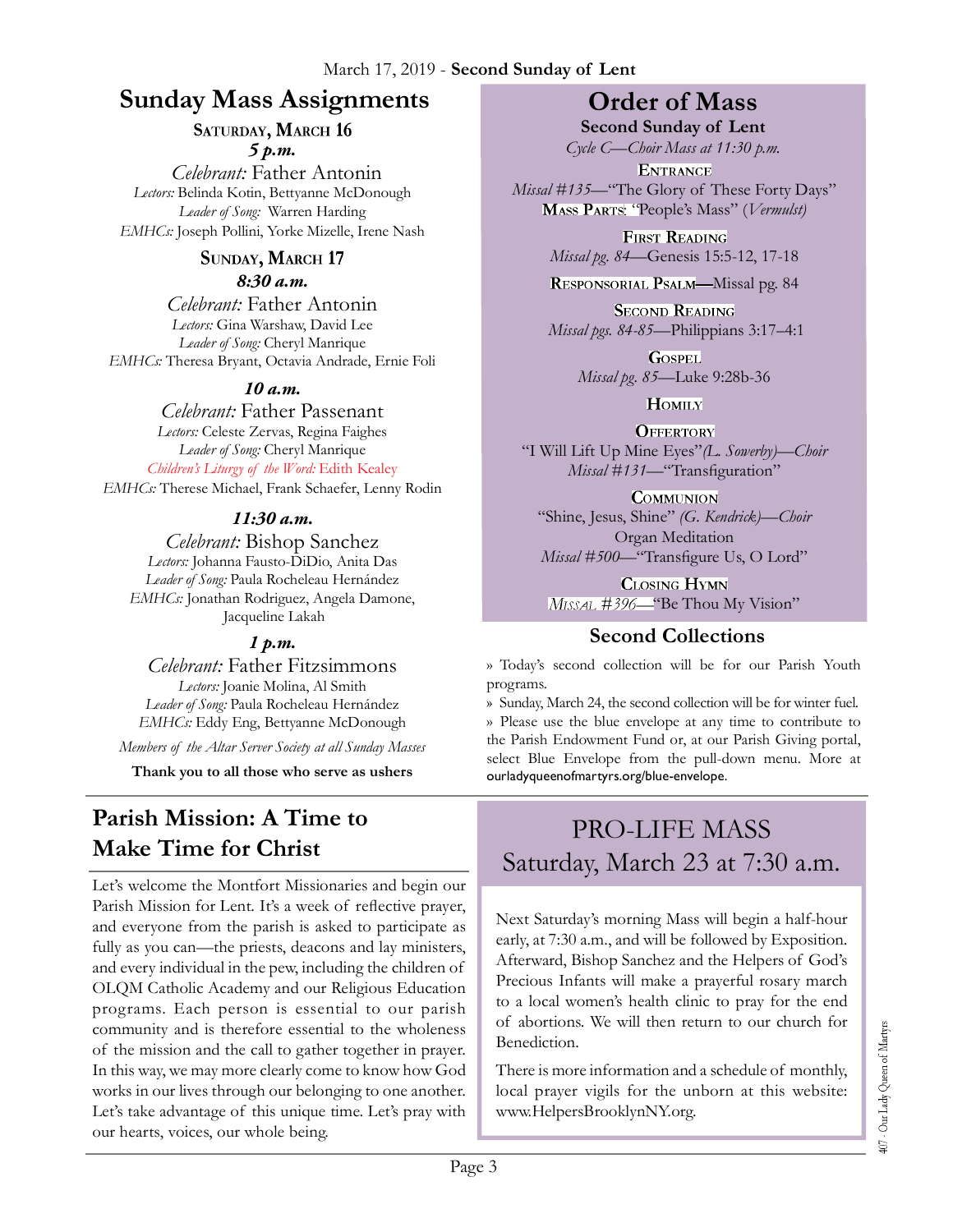### **The Right to Vote and Make Our Voice Heard**

Recent events have reminded us of the privilege we have of participating in the electoral process and exercising our right to vote. Many people are rightfully upset about the expansion of abortion made possible by the passage in New York State of the Reproductive Health Act. Only five legislators from Brooklyn and Queens voted against the act: Senators Joseph Addabbo and Simcha Felder, and Assemblypersons Nicole Malliotakis, Simcha Eichenstein, and William Colton. Our local elected officials Assemblyman Andrew Hevesi and Senator Toby Stavisky voted in favor of what has been termed a "malicious" act.

We encourage you to participate in our democratic process in the following ways:

(1) Write to Governor Andrew Cuomo and your local state senator and assemblyperson who voted for the legislation, in these or similar words:

"I am disappointed that you voted in favor of the recent Reproductive Health Act. The Act expands abortion in New York State, removes legal protection for babies who

**SAVE THE DATE: SPRING BASH 2019 LUAU! Benefi ting OLQM Catholic Academy** 

#### **Saturday, April 13, 6:30–11:00 p.m. in McLaughlin Hall**

Tickets for the dinner-dance are \$50/each or \$450 for a table of 10 people. Details and reservation form will be printed soon in the bulletin. Or call the school at 718-263-2622 for more information.

### **Next Bereavement Support Meeting (Date Change)**

The parish support group will meet **March 25th, 7**–**9 p.m.,** in the church rectory**.** The group offers help and healing for the hurt of losing a loved one. The group meets twice a month, always on Monday evenings. Spring meeting dates are **April 1 & 15, May 6 & 20, June 3 & 17**. If interested in attending, call the rectory at 718-268-6251 or email the group's facilitator, Commissioned Lay Pastoral Leader Yorke Mizelle, at ymizelle@nyc.rr.com.



survive abortion, and decriminalizes acts of violence that intentionally target an unborn child. I call upon you to repeal this law in its entirety. (Signed your name)" Please also write to thank Senator Addabbo and Assemblyperson Malliotakis for voting against the act. (2) Sign up online at the Catholic Action Network (CAN)— www.NYSCatholic.org—to receive notices and letters you can email automatically to your legislators and the governor. CAN will provide you with the name and address of your elected official based on your address.

We encourage you to make your voice heard. May God

(3) Register and vote in every election.

continue to bless you! Bishop Paul R. Sanchez Father Francis J. Passenant Father Antonin Kocurek Father Joseph Cunningham Deacon Greg Kandra

### **March 11 through March 19**

Blessed St. Joseph, humble working man, guardian, husband and father in the Holy Family, to you do we come in our tribulation, and having implored the help of your most holy spouse, we confidently invoke your patronage. Novena is said today at the 11:30 a.m. Mass and during the 12:05 p.m. Daily Mass through March 19th—St. Joseph's Feast Day.

## STATIONS OF THE CROSS FRIDAYS DURING LENT AT 7:30 P.M.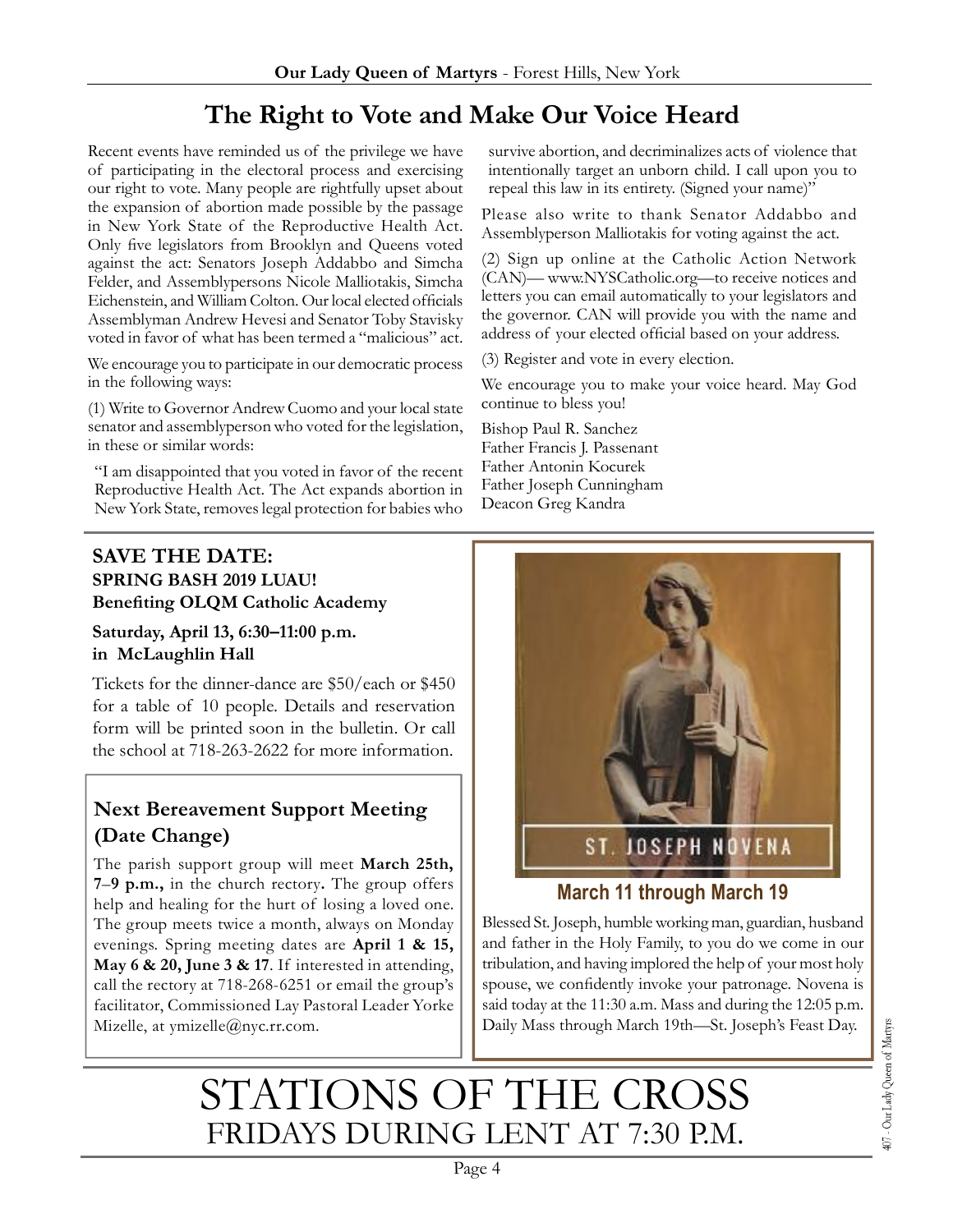### **The 2019 Annual Catholic Appeal (ACA)**

The Annual Catholic Appeal supports the daily work of our church throughout Brooklyn and Queens in ways no one parish can accomplish alone. Catholic Charities; Hospital, College and Prison Chaplains; the Diocesan Vocations Office; Catholic Migration Services; Office of Faith Formation; the Futures in Education Scholarship Foundation—all rely on your ACA support.

You can give using envelopes in the church or online: **www.catholicfoundationbq.org/annual-catholic-appeal.** Or make a pledge from your phone by texting "ACA" to 917-336-1255.

Remain assured gifts to the ACA cannot be used in the settlement of abuse claims or for anything other than their intended purpose, as listed above.



### **Divine Mercy Pilgrimage Sunday, April 28 with the OLQM Charismatic Prayer Group**

**Bus departs 6:30 a.m.** (sharp) from Our Lady Queen of Martyrs Church for the **National Shrine of the Divine Mercy** in Stockbridge, Massachusetts. **Cost: \$55/person.** Wear good walking shoes and please reserve early. Tickets are first come, first serve. For tickets, please call any one of these prayer group members:

Cely De Borja 718-255-1654 or 347-743-2304 Cecile Mendoza 347-453-4147 Virgie Punto 917-770-0897 Nellie Milite 718-704-3862 Marlyn Pagmanua 347-791-4398

407-Our Lady Queen of Martyns

### **Monsignor René A. Valero, In Memoriam**

A Retired Auxiliary Bishop of our diocese, Most Reverend René A. Valero died on Sunday, March 10. He held numerous curial positions in the diocese, serving as Vicar for Aging Concerns, Chair of the Racism Committee, Regional Bishop of Queens, Vicar for Immigration and Refugees, Coordinator of the Spanish Apostolate, and Director of the Family Division of Catholic Charities. He was former pastor of Blessed Sacrament parish in Jackson Heights.

Please pray for the repose of his soul and the consolation of his friends and family. For those wishing to pay their respects, arrangements are as follows: Wake is this Monday, March 18, at Immaculate Conception Center (7200 Douglaston Pkwy), 2–5 p.m. and 7–9 p.m., and Tuesday, March 19, at Blessed Sacrament (34-43 93rd St.) at 2–5 p.m. Vigil Mass at Blessed Sacrament is Tuesday at 7:30 p.m. Funeral Mass is at Immaculate Conception Center on Wednesday, March 20, at 10:30 a.m.

| <b>Weekly Collections</b>                                                                                                                                                  |                                              | <b>Contact Us</b>                                                                    |                                                                                                |
|----------------------------------------------------------------------------------------------------------------------------------------------------------------------------|----------------------------------------------|--------------------------------------------------------------------------------------|------------------------------------------------------------------------------------------------|
| Candle Offerings<br>1st Collection<br>2nd Collection (Easter Music & Liturgy)                                                                                              | March 10<br>1,612.00<br>8,487.69<br>2,609.00 | <b>By Email</b><br><b>Rectory Office:</b><br>rectoryolgm@aol.com<br>Pastor's Office: | <b>By Telephone</b><br><b>Rectory Office:</b><br>718-268-6251<br><b>Emergency</b> (last rites) |
| Ash Wednesday<br>Online Parish Giving<br>Mail In                                                                                                                           | 6,404.00<br>1,155.00<br>225.00               | pastorolgm@aol.com<br>Administrator's Office:<br>admn.olgm@yahoo.com                 | 718-810-9788 (after office hours)<br>OLQM Catholic Academy:<br>718-263-2622                    |
| TOTAL<br>Weekly Income Needs*                                                                                                                                              | 20,492.69<br>21,250.00                       | <b>Bulletin Subjects:</b><br>olgmcomm@aol.com                                        | Religious Education Office:<br>718-263-0907                                                    |
| Surplus/(Deficit)<br>(757.31)<br>* Amount needed weekly to meet church expenses. Figures are unaudited.                                                                    |                                              | OLQM Catholic Academy<br>info@olqmca.org                                             | OLQM Charity Outreach:<br>718-268-6251, ext. 43                                                |
| <b>Special Collection</b>                                                                                                                                                  |                                              | Pastoral Care Office:<br>dfport@gmail.com                                            | Online<br>www.ourladyqueenofmartyrs.org                                                        |
| Black and Indian Missions<br>Note: Special collections taken throughout the year do not accrue to our<br>parish and are not included in the weekly collection total.       | 1.239.00                                     | Religious Education Office:<br>olqmreled@gmail.com<br>Deacon Greg Kandra:            | @OLQMChurch on Facebook,<br>Twitter and Instagram                                              |
| Please remember the Roman Catholic Church<br>of Our Lady Queen of Martyrs in your will and estate planning.<br>Contact Bishop Sanchez or Father Passenant at 718-268-6251. |                                              | dcngreg@gmail.com<br>Disabilities Advocate<br>disabilities.olgm@gmail.com            | OLQM Catholic Academy:<br>www.olgmca.org                                                       |